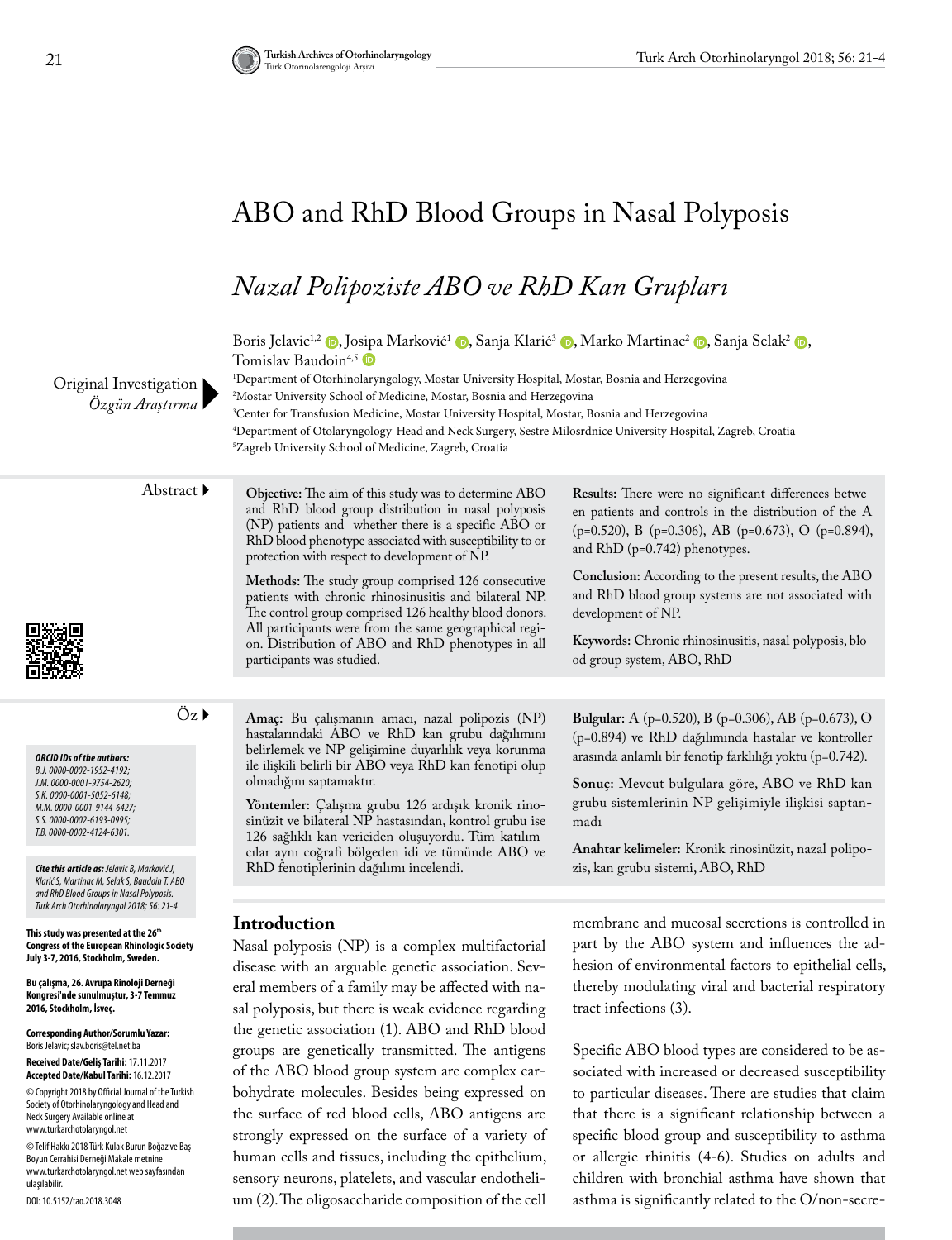tor phenotype (4, 5). Compared with controls, a significantly higher incidence of the O phenotype in male patients with allergic rhinitis was reported (6). Chronic rhinosinusitis (CRS) with NP is a frequent condition associated with bronchial asthma and allergic rhinitis. Comorbid conditions may have common risk factors. It is possible that the factors causing susceptibility to bronchial asthma are also involved in susceptibility to NP.

The aim of this case-control study was to determine ABO and RhD blood group distribution in NP and whether there is a specific ABO or RhD blood phenotype associated with susceptibility to or protection against the development of NP. To the best of our knowledge, no study on this topic has previously been published.

## **Methods**

The study group comprised 126 consecutive patients with CRS and bilateral nasal polyposis refractory to medical therapy. All patients met the CRS criteria endorsed by the European Rhinologic Society (7). All patients underwent endoscopic sinus surgery (from 2009 to 2016). The control group, representing ABO and RhD grouping in the population of our region, comprised 126 healthy blood donors. All participants were from the same geographical region. Written informed consent from each patient with NP and the institutional ethics committee approval (No. 01-1-12/16) were obtained.

The ABO and RhD phenotypes were determined by a standard hemagglutination test using microgel technique ( ABO/D+Reverse Grouping, Bio-Rad Laboratories, Hercules, California, USA). Distribution of ABO and RhD phenotypes in all participants was studied. The study group and the control group were compared according to the frequency of the A, B, AB, O, and RhD phenotypes.

### **Statistical Analysis**

Sample size calculations (significance level=0.05, power=80%) were performed with the G\*Power 3.0.10 program and our pilot data. Normality of the distribution was tested by the Kolmogorov-Smirnov test. The chi-square  $(\chi^2)$  test for significance was used to evaluate relationships between nominal variables. Comparison between two independent symmetric variables was drawn with Student's t-test. p values of <0.05 were regarded as statistically significant. All statistical analyses were performed with Statistical Package for the Social Sciences for Windows (version 13.0, SPSS Inc.; Chicago, IL, USA).

## **Results**

The characteristics of the participants studied are shown in Table 1. Patients were significantly older than controls (Student's t-test=10.073; p<0.001). There was no significant difference in sex ( $\chi^2$  test=0.421; df=1; p=0.517). There were no significant differences between patients and controls in the distribution of the A  $(\chi^2 \text{ test} = 0.414; \text{ df} = 1; \text{ p} = 0.520), \text{ B } (\chi^2 \text{ test} = 1.049; \text{ df} = 1;$ p=0.306), AB ( $\chi^2$  test=0.178; df=1; p=0.673), O ( $\chi^2$  test=0.018; df=1; p=0.894), and RhD ( $\chi^2$  test=0.108; df=1; p=0.742) phenotypes.

### **Discussion**

A number of authors published papers suggesting an association of various diseases with particular blood groups (8). It seems that the clinical significance of blood group systems now extends beyond the traditional boundaries of transfusion medicine. However, according to our present results, the ABO and RhD blood group systems are not linked with development of nasal polyposis. To the best of our knowledge, no study on this topic was published. We are not aware of previous studies and results that can be discussed and compared with our study and results.

A study conducted in Germany reported the higher incidence of blood group antigens A and B in patients with atopic diseases (atopic dermatitis, hay fever, allergic rhinitis, bronchial asthma, and acute urticaria) in comparison with controls (individuals clinically free of allergic conditions and without allergy in the family history) (9). Several studies suggest that there is an as-

| Demographics                                                 | The study group $(n=126)$                | The control group $(n=126)$        | The study group versus the control<br>group |
|--------------------------------------------------------------|------------------------------------------|------------------------------------|---------------------------------------------|
| ABO and RhD phenotypes                                       | Mean $\pm$ SD† or number of patients (%) | Mean±SD† or number of patients (%) | $p^*$                                       |
| Age (years)                                                  | $47.63 \pm 15.501$                       | $30.90 \pm 10.374$                 | 0.001                                       |
| Male/female                                                  | 75/51                                    | 81/45                              | 0.517                                       |
| A                                                            | 53(42.1)                                 | 47(37.3)                           | 0.520                                       |
| $\, {\bf B}$                                                 | 17(13.5)                                 | 24(19)                             | 0.306                                       |
| AB                                                           | 14(11.1)                                 | 11(8.7)                            | 0.673                                       |
| $\circ$                                                      | 42(33.3)                                 | 44 (34.9)                          | 0.894                                       |
| RhD positive                                                 | 105(83.3)                                | 102(81)                            | 0.742                                       |
| $*_{\alpha}$ 0.05 were received as statistically significant |                                          |                                    |                                             |

**Table 1.** Data of the study (patients with nasal polyposis) and control (blood donors) group

\*p<0.05 were regarded as statistically significant. SD: standard deviation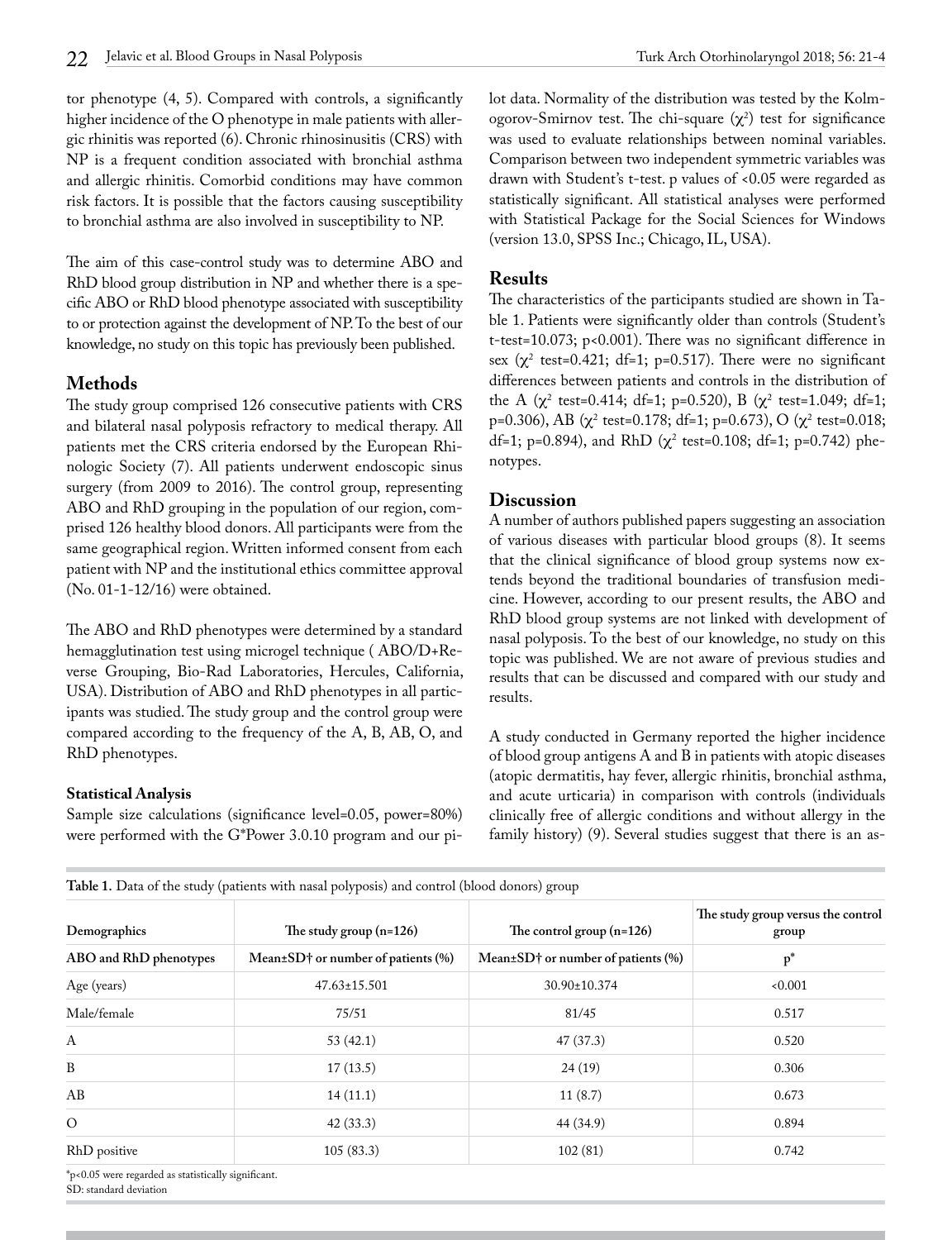sociation between specific ABO blood types and some medical conditions commonly associated with NP (4-6, 10). Comorbid conditions may have common risk factors. It is believed that the factors contributing to bronchial asthma or allergic rhinitis may be involved in susceptibility to NP.

In a study conducted in Italy, children with asthma and controls were compared according to the joint ABO/secretor phenotype (5). Some people have the ability to secrete ABO blood group substances in the saliva, and they are referred to as "secretors," whereas others do not have such an ability and are referred to as "non-secretors". The ability of secreting the blood group antigens plays a significant role in the natural resistance of the organism to infections. Secretor status of an individual is genetically determined. This Italian study showed an association between the O/non-secretor phenotype and childhood asthma. The difference was much more marked in males than in females (5). Another study determined the association between ABO, Lewis (Le), and secretor (Se) genetic complex and susceptibility to childhood asthma in Taiwan (10). Blood group O/secretors (Se/Se) and O/Le(a-b-) were associated with childhood asthma (10). In France, three blood systems (Le, salivary ABH secretor, and ABO) were investigated in coal miners. Significantly higher prevalences of adult asthma were observed in Le-negative or non-secretor subjects of blood group O (4). On the contrary, a lack of association between asthma and the ABO system was found in the study conducted in India (11). In Brazil, the patients with allergic rhinitis and controls were compared according to the frequencies of the ABO phenotypes. The O phenotype was significantly associated with allergic rhinitis in male but not in female patients (6).

An exact immunological background with respect to the aforementioned relationships is not known. Carpeggiani (3) speculated and offered the following explanation The respiratory organs express abundant ABO and Le antigens. ABO, Le, and secretor genes control the enzyme glycosyltransferase. Glycosyltransferases attach sugar molecules to disaccharide precursors and build oligosaccharide structures on the cell surface of red blood cells and vascular endothelium as well as in the exocrine secretion system, including the respiratory tract. Blood group antigens are also involved in the formation of mucopolysaccarides in epithelial and mucosal secretion that may play role in the adhesion of enviromental factors, such as microorganisms, and air toxic substances to epithelial cells. The A and B genes encode for glycosyltransferases. Modifications to the H antigen by glycosyltransferases lead to the synthesis of the A and B substances. Subjects with the O phenotype are not capable of encoding glycosyltransferases and modifying the H antigen (3).

The frequencies of the blood groups differ widely between different ethnic groups (12). Our country has very complex structure with three major ethnic groups. There are significant differences in ethnic structures among administrative units. There are no official data about frequencies of ABO and RhD groups for the whole country. Therefore, we analyzed a hospital database of 23,320 subjects who underwent ABO and RhD blood typing at

our Center for Transfusion Medicine (from 2009 to 2016 inclusive). We found 37.37% subjects with the A, 19.61% with the B, 8.57% with the AB, 34.43% with the O phenotype and 81.41% RhD-positive subjects. This distribution was similar to the frequencies of the ABO and RhD phenotypes in our control group. Thus, we believe that the control group was representative of the population living in the region where our study was conducted with respect to the ABO and RhD blood group system.

Young adults are more often blood donors; nasal polyposis becomes more common with advancing age (7). In this study, patients were significantly older than controls. This age difference is of no relevance in this study. Because blood group is genetically determined and the ABO antigens remain constant throughout the life, this age difference does not interfere with the study objective or influence the final results.

### **Conclusion**

In conclusion, our study showed a lack of association between nasal polyps and the ABO and RhD blood group systems. Because the frequencies of ABO and RhD blood groups vary from one population to another, it would be interesting to see the results of similar studies conducted in regions with different ABO and RhD grouping. Further studies should also include the assessment of participants' ABH secretor status.

**Ethics Committee Approval:** Ethics committee approval was received for this study from the ethics committee of Mostar University School of Medicine (Reg. No. 01-1-12/16) and the Mostar University Hospital (Reg. No. 712/17).

**Informed Consent:** Written informed consent was obtained from patients who participated in this study.

Peer-review: Externally peer-reviewed.

**Author Contributions:** Concept - B.J., J.M., S.K., M.M., S.S., T.B.; Design - B.J., J.M., S.K., M.M., S.S., T.B., ; Supervision - B.J., J.M., S.K., M.M., S.S., T.B.; Data Collection and/or Processing - J.M., S.K., M.M.; Analysis and/or Interpretation - B.J., J.M., S.K., M.M., S.S., T.B.; Literature Search - B.J., J.M., M.M., S.S., T.B.; Writing - B.J., T.B.; Critical Reviews B.J., J.M., S.K., M.M., S.S., T.B.

**Conflict of Interest:** No conflict of interest was declared by the authors.

**Financial Disclosure:** The authors declared that this study has received no financial support.

**Etik Komite Onayı:** Bu çalışma için etik komite onayı Mostar Üniversitesi Tıp Fakültesi (Reg. No. 01-1-12/16) ve Mostar Üniversitesi Hastanesi'nden (Reg. No. 712/17) alınmıştır.

**Hasta Onamı:** Yazılı hasta onamı bu çalışmaya katılan hastalardan alınmıştır.

**Hakem Değerlendirmesi:** Dış bağımsız.

**Yazar Katkıları:** Fikir - B.J., J.M., S.K., M.M., S.S., T.B.; Tasarım - B.J., J.M., S.K., M.M., S.S., T.B.; Denetleme - B.J., J.M., S.K., M.M., S.S.,